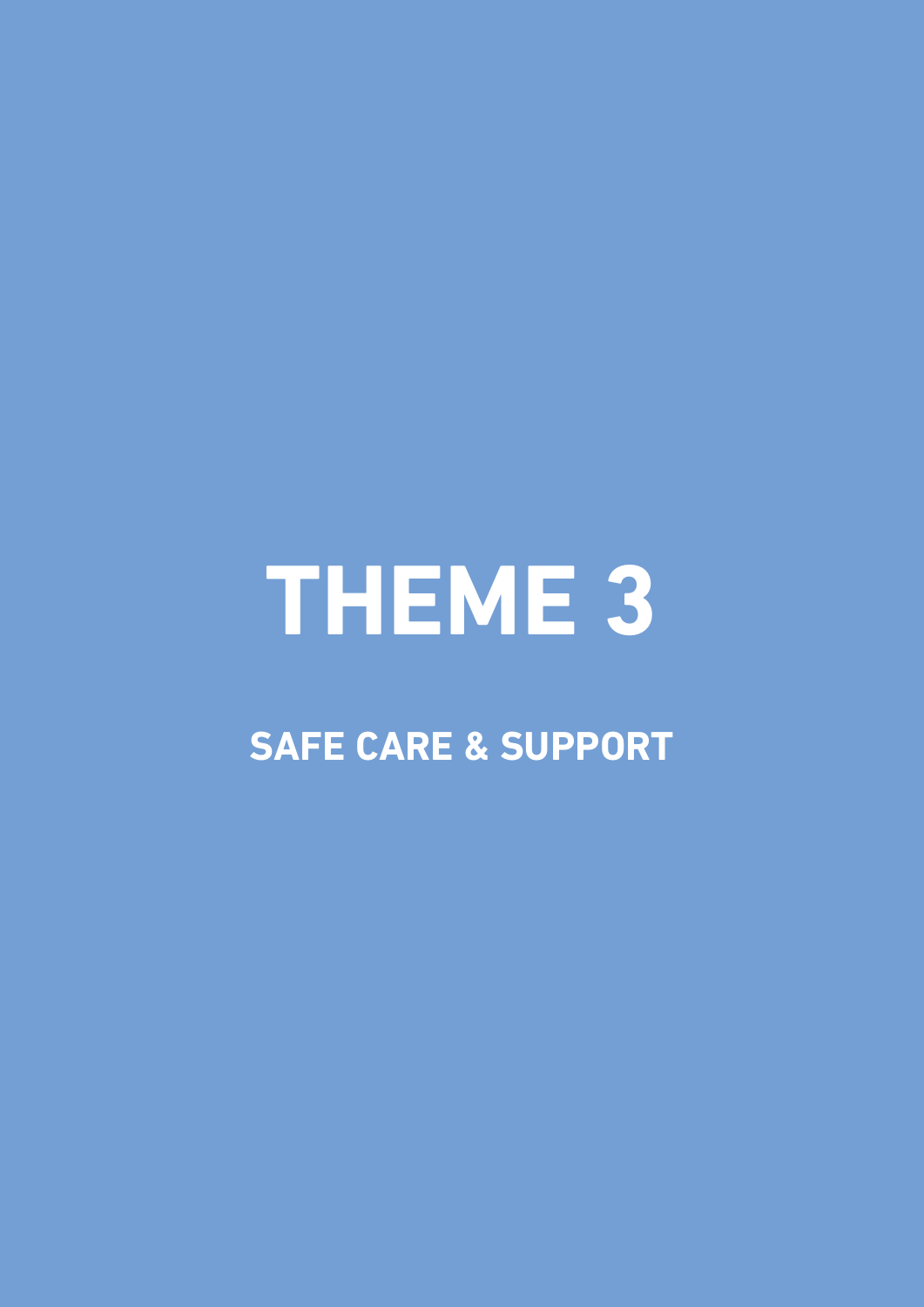# **Theme 3 Safe Care & Support**

# **Aim 1**

**The mental health service takes all reasonable measures to protect service users, staff and others1 from the risk of harm associated with the design and delivery of mental health services2.** 

**Indicator 1.1**

**There are mechanisms in place for identification and assessment of risk for all service users and stakeholders throughout the mental health service. The measures and actions to control the risks, including safety planning are identified and implemented.** 

# **These are the features you need to have in place to meet the indicator.**

# **Risk Management**

- **1.** There is a comprehensive written risk management policy and procedures in place, in accordance with the Mental Health Act 2001 (Approved Centres) Regulation 32 2006, Risk Management Procedures, HSE Integrated Risk Management Policy, 2017 and HSE Best Practices Principles for Risk Assessment and Safety Planning for Nurses working in Mental Health Services.
- **2.** At a minimum the risk management policy includes the following:
	- The roles and responsibilities for risk assessment and management and the implementation of the risk management policy within the service.
	- The person with overall responsibility for risk management.
	- The responsibilities of the registered proprietor.
	- The responsibilities of the multi-disciplinary team members.
	- The person responsible for the completion of six-monthly incident summary reports. A defined quality and safety oversight and review structure as part of the governance process for managing risk.
	- The processes for the identification, assessment, treatment, reporting, reviewing and monitoring of risks throughout the services, including:
	- Organisational risks.
	- Structural risks, including ligature points.
	- Capacity risks relating to the number of service user in the service.
	- Health and safety risks to the residents, staff, visitors and others.
	- Risks to the service user group during the provision of general care and services.

*<sup>1.</sup> Regulation 11 of the Mental Health Act 2001 (Approved Centres) Regulations 2006*

*<sup>2.</sup> Safety Health and Welfare at Work Act, 2005 (and associated Regulations)***\*\*\*\*\*\*\*\*\*\*\*\*\*\*\***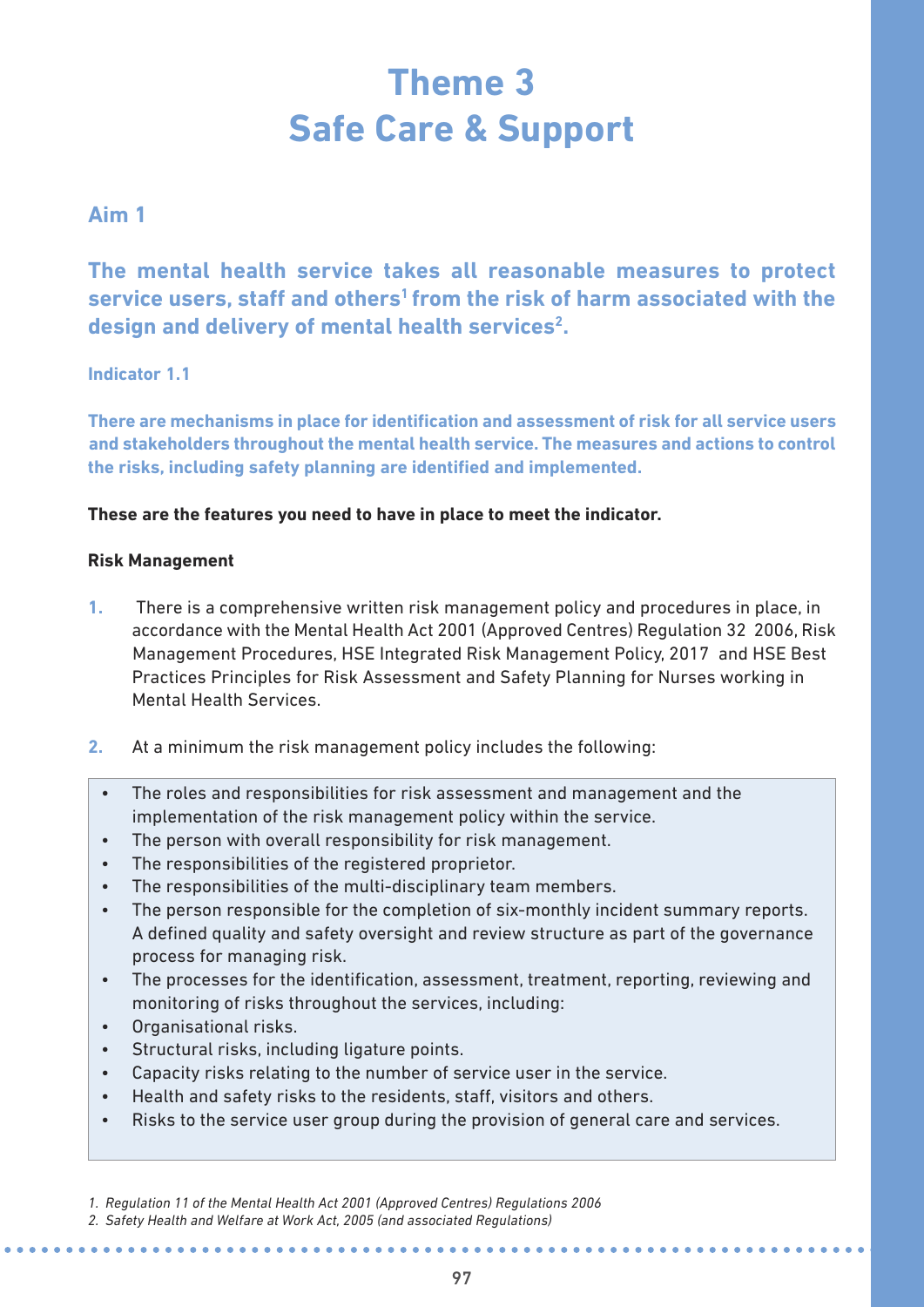- Risks to individual service user during the delivery of individualised care.
- The process for rating identified risks.
- The precautions and systems in place to control risks.
- Documenting, reporting, recording, investigating, learning from serious or untoward incidents or adverse incidents involving service users and others.
- The process for escalating risks within the organisation.
- Arrangements for responding to emergencies.
- Reference to the arrangements for the protection of children and vulnerable adults from abuse.
- The process in place for quality and safety notifications to the Mental Health Commission.
- The process for maintaining and reviewing the risk register .
- The record keeping requirements for risk management
- The policy also details the precautions in place to control the following specified risks:
	- Service user absent without leave.
	- Vulnerable adults and children.
	- Suicide and self-harm.
	- Assault.
	- Accidental injury to service users or staff.
	- The process for responding to specific emergencies:
	- including the role and responsibilities of key staff,
	- the sequence of required actions,
	- the process for communication,
	- escalating emergencies to management.
- **3.** This policy and procedures relating to risk are implemented throughout the service.
- **4.** All staff have read and understand the policy and procedures and this is documented.
- **5.** All staff can articulate the processes.
- **6.** Relevant staff have received training in the risk management policy and procedures and their implementation throughout the service.

The training includes:

- The identification, assessment and management of clinical and non-clinical risk.
- Health and safety risk management (including occupational health).
- Clinical staff are trained in individual clinical risk management processes.
- Management staff are trained in organisational risk management.
- All staff receive training on incident reporting, documentation and review.

**\*\*\*\*\*\*\*\*\*\*\*\*\*\*\*\*\*** 

*<sup>3.</sup> Child Care Act, 1991; Children First ; HSE Child Protection and Welfare Policy 2016; Section 7 Health Act 2004; Safeguarding Vulnerable Persons at Risk of Abuse National Policy and Procedures;* 

*<sup>4.</sup> Regulation 32(3) of the Mental Health Act 2001 (Approved Centres) Regulations 2006; MHC Quality and Safety Notification under the Mental Health Act 2001 (Revised July 2016)*

*<sup>5.</sup> Regulation 32(3) of the Mental Health Act 2001 (Approved Centres) Regulations 2006*

*<sup>6.</sup> Section 27 Mental Health Act 2001*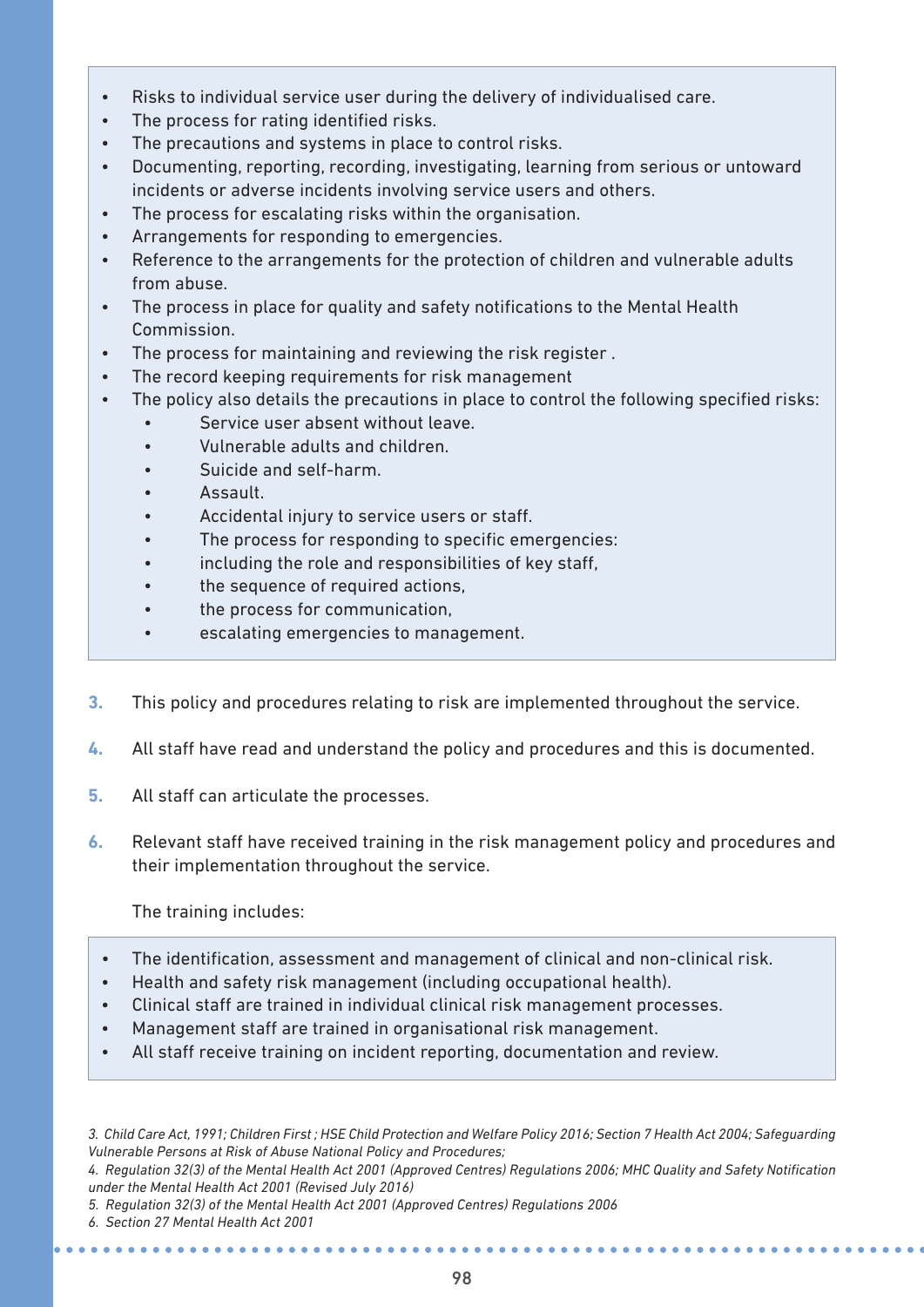- **7.** Clinical risks are identified, assessed, treated, reported and monitored. Clinical risks are documented in the risk register, as appropriate.
- **8.** Health and safety risks (Non-clinical) are identified, assessed, treated, reported and monitored and escalated where appropriate by the service. Health and safety risks are documented within the risk register, as appropriate.
- **9.** Responsibilities are allocated at management level and throughout the service to ensure that the risk management policy is implemented. While the registered provider has ultimate responsibility for risk management, there is an identified person responsible for risk management in the service area and this person is known to staff.
- **10.** There is a nominated person with responsibility for risk management reviews incidents for any trends or patterns occurring in the services.
- **11.** Strategic and operational (corporate) risks are identified, assessed, treated, reported and monitored by the service.
- **12.** Strategic and operational (corporate) risks are documented in the risk register.
- **13.** There is an identified person responsible for the completion of six-monthly incident summary reports<sup>7</sup>.

#### **Health and Safety**

- **14.** There are policies and procedures pertaining to the health and safety of residents, staff and visitors, in accordance with the Mental Health Act 2001 (Approved Centres) Regulations 2006, Regulation 24, Health and Safety. (e.g, safety statements and associated policies).
- **15.** At a minimum the policies and procedures/safety statement pertaining to the health and safety of service users, staff and visitors includes:
	- The roles and responsibilities for ensuring the health and safety of staff, service users and others.
	- Specific roles are allocated to the registered proprietor in relation to the achievement of health and safety legislative requirements.
	- Safety representative roles are allocated and documented.
	- The services compliance with health and safety legislation including the reporting requirements and process for escalating risks.
	- The content of the Health and Safety Statement<sup>8</sup>.
	- The health and safety risk management process.

**\*\*\*\*\*\*\*\*\*\*\*\*\*\*\*\*\*\*\*** 

• The fire management plan.

*<sup>7.</sup> MHC Quality and Safety Notification under the Mental Health Act 2001 (Revised July 2016) 8. Section 20 Safety, Health and Welfare at Work Act, 2005 (as amended)*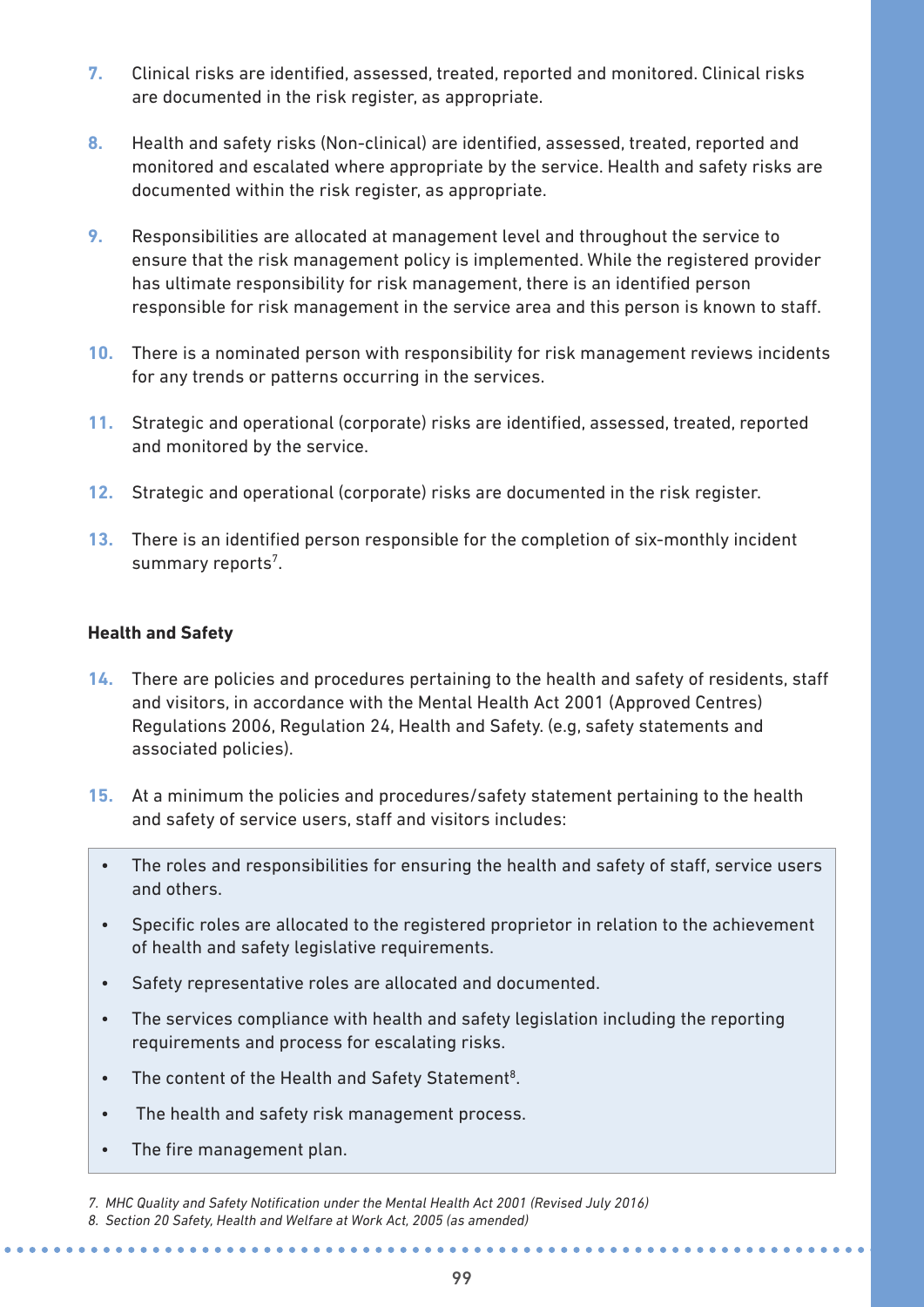#### **Infection control measures, including:**

- Provision and required use of Personal Protective Equipment (PPE).
- Safe handling and disposal of healthcare risk waste.
- Management of spillages.
- Raising awareness of residents and their visitors to infection control measures.
- Hand washing.
- Linen handling.
- Covering of cuts and abrasions.
- Response to sharps or needle stick injuries.
- Availability of staff vaccinations and immunisations.
- Management and reporting of an infection outbreak.
- Support provided to staff following exposure to infectious diseases.
- Specific infection control measures in relation to infection types, e.g. C.diff, MRSA, Norovirus.
- First aid response requirements.
- Falls prevention initiatives.
- Vehicle controls.
- The staff training requirements in relation to health and safety.
- The monitoring and continuous improvement requirements implemented for the health and safety processes.
- **16.** All staff have read and understand the policies and procedures and safety statement and associated risk assessments and this is documented.
- **17.** The policies and procedures/ safety statement clearly outlines the measures in place to manage safety issues (e.g., falls, infection control, sharps, vehicles, first aid, cuts and abrasions, needle-stick injuries, visual display units and manual handling), of Safety, in accordance with Section 20 of the Safety Health and Welfare at Work Act 2005 (as amended).
- **18.** All staff can articulate the processes relating to health and safety as set out in the policies/safety statement.
- **19.** The health and safety policies/safety statement are monitored in accordance with the Mental Health Act 2001 (Approved Centres) Regulation 29.
- **20.** Roles and responsibilities with regard to ensuring the health and safety of staff, service users and visitors are clearly defined.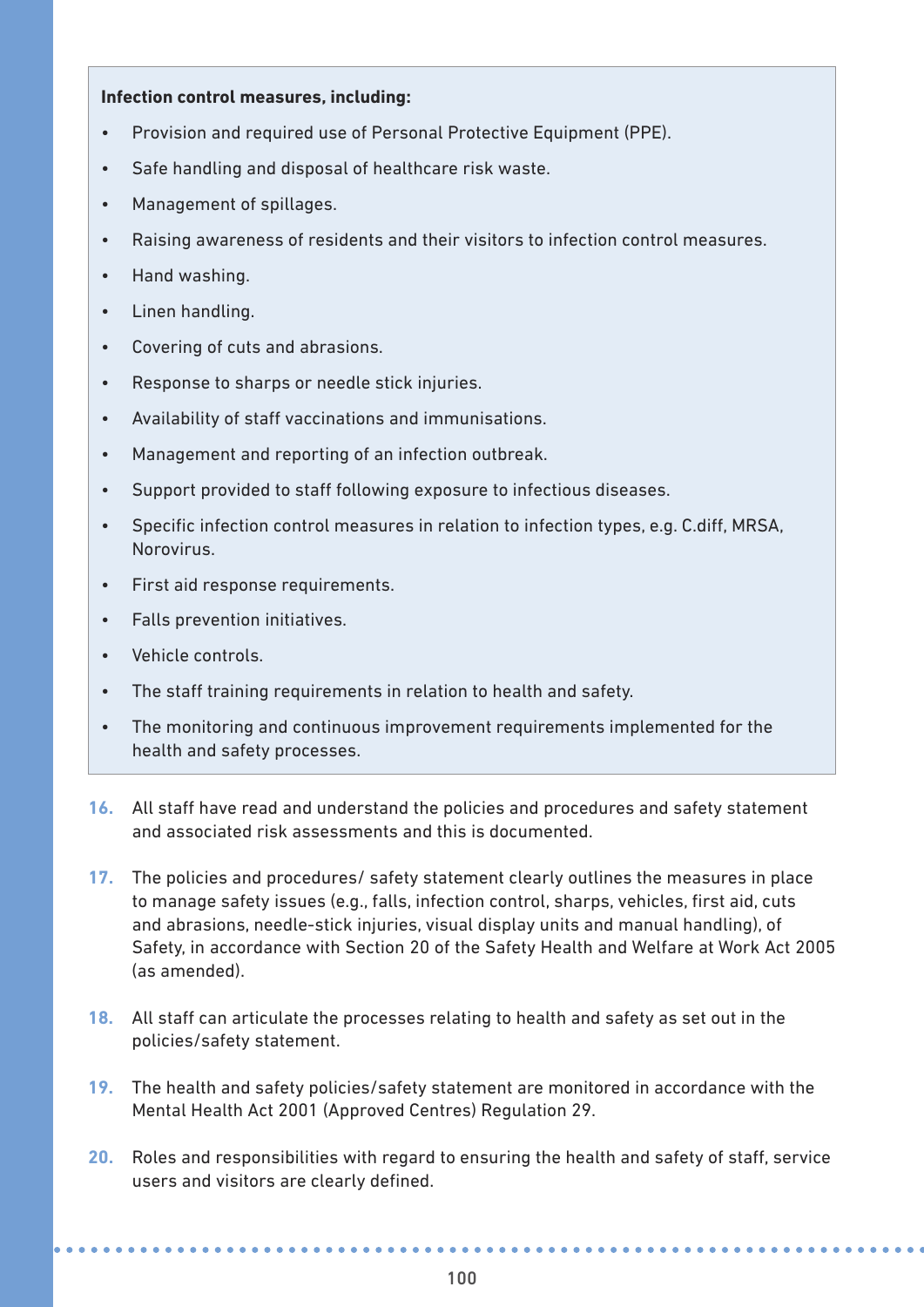- **21.** Safety representative roles are allocated and documented and staff are aware of these.
- **22.** The service complies with health and safety legislation and all relevant statutory obligations under the Mental Health Act 2001.
- **23.** Relevant staff have received training in the controls and any safe work practices are in place to manage risks in which they are likely to be exposed.
- **24.** This regulation is only assessed against the written policies and procedures and does not assess health and safety practices with the service.

## **Individual Risk and safety Planning:**

- **25.** Risk and safety planning is delivered in line with evidenced based practice. A comprehensive risk assessment and safety plan process is in place, as outlined in the overall mental health assessment and recovery plan, this includes:
	- A sense of connection between the service user and staff member.
	- Non-judgemental and positive attitude towards the service user.
	- Possible options and solutions for positive risk taking/ risk enablement.
	- A focus on service user strengths.
	- Identification of protective factors.
	- Empirically validated assessment tools, where relevant.
	- Risk categories, i.e. risk to self, risk to others, risk by others or risks caused by the service.
- **26.** Risk assessment and safety planning is carried out on an ongoing basis, with multidisciplinary involvement (rather than as a static or once-off event). Risk assessment should be considered for all areas required by legislation and the following: (This is not an exhaustive list of risk assessments), in particular the following areas;
	- Resident seclusion.
	- Physical restraint.
	- Mechanical restraint.
	- Specialised treatments, e.g. ECT.
	- At admission to identify individual risk factors, including general health risks, risk of absconsion, risk of self-harm, vulnerable adult etc.
	- Service user transfer.
	- Service user discharge
	- In conjunction with medication requirements or administration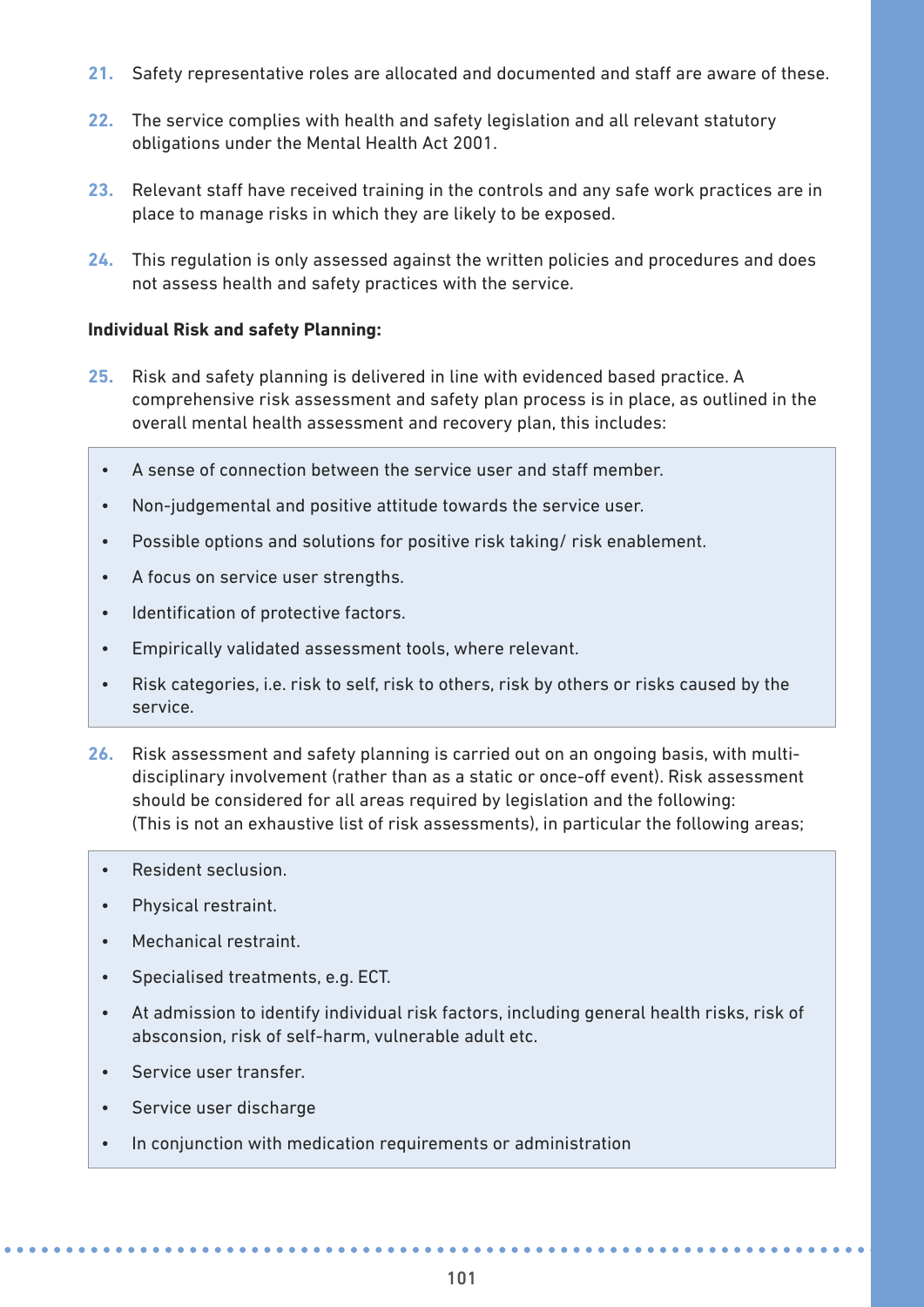- **27.** When a risk incident has been resolved, a proactive safety plan for the future is developed, when required.
- **28.** The proactive safety plan contains a summary of the risks identified including warning signs, factors that may escalate the risks and strategies to be taken by staff and the service user in response to the risk identified.
- **29.** The safety plan contains a clear statement of who is responsible for carrying out specific tasks and the timeframe for completion.
- **30.** Service users have a copy of the safety plan and are asked to indicate his or her agreement with the plan as far as is practicable.

# **Indicator 1.2**

**There are mechanisms to identify and manage risks, including clinical and non -clinical risks.**

# **These are the features you need to have in place to meet this indicator:**

**1.** There are systems in place to assess and manage the following risks. (Best Practice Principles for This is not an exhaustive list:

As per the obligation under Section 4, Mental Health Act (2001) (the best interests of the person shall be the principal consideration with due regard being given to the interests of other persons who may be at risk of serious harm if the decision is not made).

# **Risk to self**

- Deliberate or unintentional harm to self -suicide, self-harm (including repetitive self-injury), self-neglect and substance misuse.
- Loss of social and financial status arising from mental health status such as loss of employment, loss of accommodation, loss of supports (family/friends/other relationships); loss of custody of children, loss of reputation.
- Risk to physical, psychological and sexual health as a result of engaging in risk behaviours, such as substance misuse, sexual risk behaviours.

# **Risk to Others**

- Violence, aggression, verbal or physical assault.
- Sexual assault or abuse, harassment, stalking or predatory intent.
- Property damage including arson.
- Neglect or abuse of children or adults for who care is being provided.
- Behaviour that could be thought of as reckless or high risk to others, such as drink driving.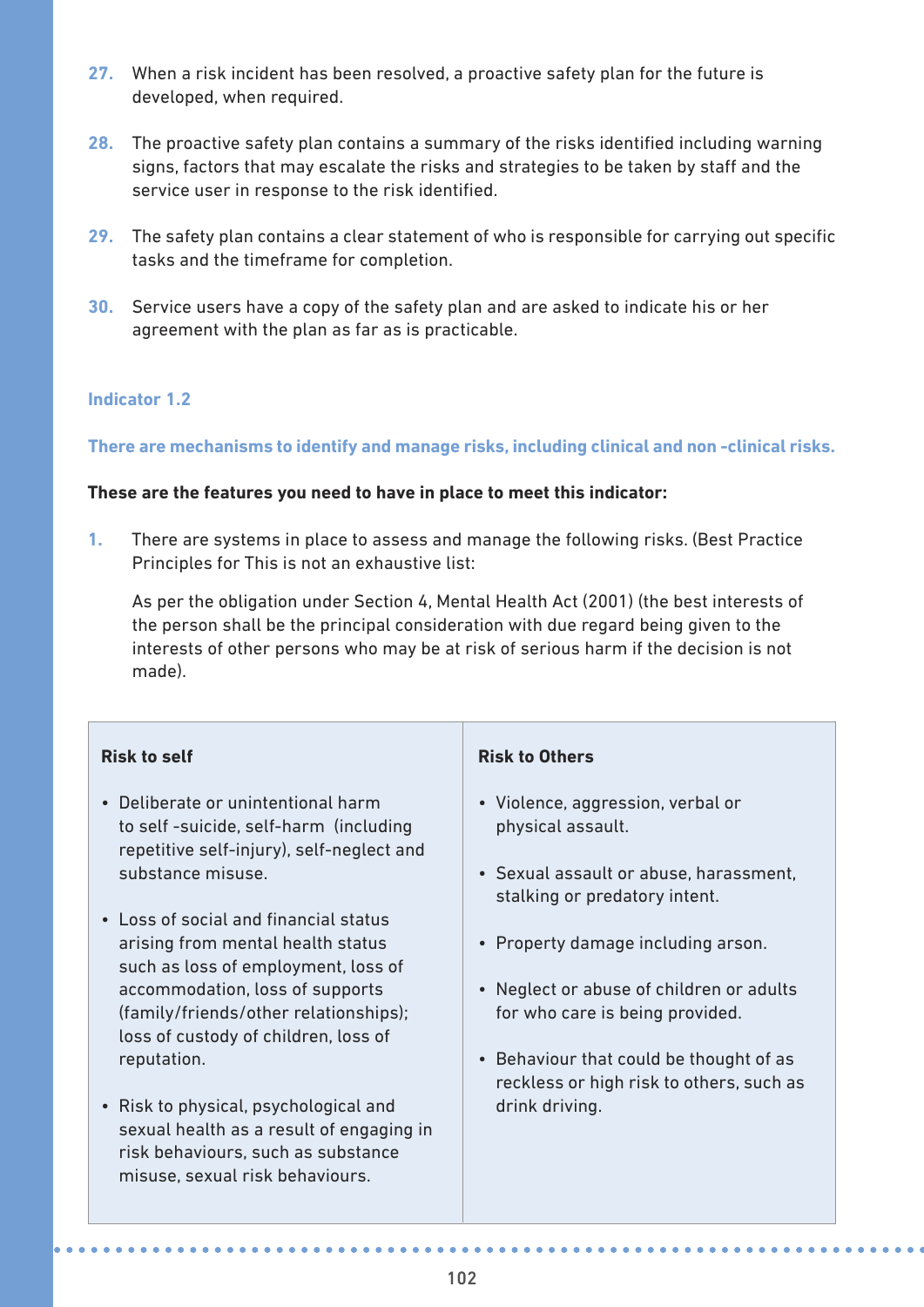| <b>Risk from others</b>                                                                                                      | <b>Risk from the mental health service</b><br>Risk to the person from engaging with the         |
|------------------------------------------------------------------------------------------------------------------------------|-------------------------------------------------------------------------------------------------|
| • Physical, sexual and emotional abuse<br>by others.                                                                         | mental health service may be associated<br>with:                                                |
| • Financial abuse or neglect by others.                                                                                      | • Diagnosis and labelling.                                                                      |
| • Victimization and harassment (in own<br>home and public: name calling, having<br>objects thrown, having offensive graffiti | • Erosion of identity and self-esteem;<br>loss of autonomy and voice,<br>institutionalisation.  |
| written on the walls, social media                                                                                           | • Stigma and discrimination.                                                                    |
| abuse/ humiliation).<br>Being treated unfairly in the workplace.<br>$\bullet$                                                | • Accommodation capacity risk relating<br>to the number of residents in the<br>approved centre. |
| Losing accommodation or having<br>$\bullet$<br>difficulty getting accommodation                                              | • Structural risks, including ligature<br>points.                                               |
|                                                                                                                              | • Emotional trauma associated with<br>detention, seclusion, restraint.                          |
|                                                                                                                              | • Negative, paternalistic attitudes and<br>controlling behaviours of staff.                     |
|                                                                                                                              | • Violation of human rights.                                                                    |
|                                                                                                                              | • Health problems associated with side<br>effects of medication.                                |
|                                                                                                                              | • Experiencing harassment within the<br>service.                                                |

Higgins, A; Morrissey, J; Doyle, L; Bailey, J Gill, A (2015) Best Practice Principles for Risk Assessment and Safety Planning: a guide for mental health nursing. Dublin: Health Service **Executive** 

- **2.** There is a Risk Register<sup>9</sup> in place, which is reviewed on at least on a quarterly basis and in accordance with HSE National Risk Management Policy requirements.
- **3.** The terms of reference are written and minutes of executive management team, clinical governance and risk management meetings demonstrate effective mechanisms to identify and manage risk.
- 4. Safety statements<sup>10</sup> are in place and include risk assessments.
- **5.** The service adheres to the Mental Health Commission Quality and Safety Notifications under the Mental Health Act (2001) and the Mental Health Commission Code of Practice on the Notification of Deaths and Incident Reporting.

*<sup>9.</sup> Regulation 32(3) of the Mental Health (Approved Centre) Regulations 2006 10. Section 20 Safety, Health and Welfare at Work Act, 2005 (as amended) and associated Regulations*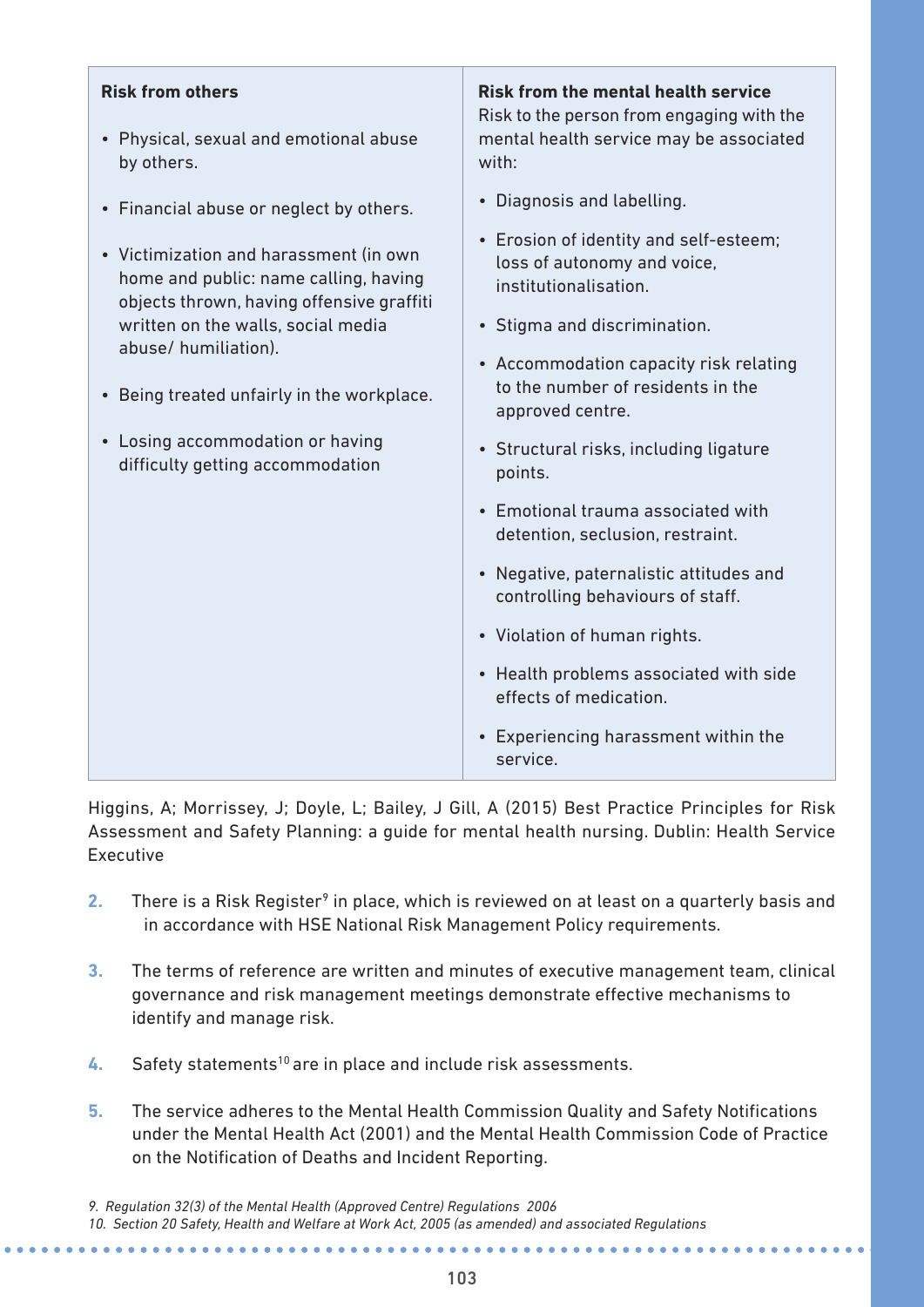- **6.** There is an emergency plan in place, which includes a process for responding to specific emergencies, including the role and responsibilities of key staff and the sequence if required actions and the process for communication and escalating emergencies to senior management. The process for securing alternative accommodation (contingency plan) is included.
- **7.** Staff are aware of the emergency plan, which includes emergencies, such as fire, flood, and cardiac arrest.

#### **Indicator 1.3**

**The selection, procurement, management, maintenance and replacement of equipment including medical devices, is in accordance with legislative requirements, national standards, national policy & guidelines.** 

#### **These are the features you need to have in place to meet this indicator:**

- **1.** There are policies and procedure in place on the selection, procurement, management, maintenance and replacement of equipment including medical devices, in accordance with the HSE Health Business Service - Procurement Policy and the HSE Medical Devices / Equipment Management Policy (2009)
- **2.** The policies and procedures on the selection, procurement, management, maintenance and replacement of equipment is implemented.
- **3.** There is an identified person within the service with responsibility for medical devices and equipment management, including staff training and safety assurance.
- **4.** Procurement is carried out in accordance with national policy.
- **5.** Records demonstrate that specialist medical devices and equipment are identified, prescribed and made available to meet the service users' needs, in accordance with his or her individual care plan.
- **6.** Documentation e.g. prescriptions, care plan, correspondence demonstrates the involvement of Allied Health Professionals (e.g. Occupational Therapy/Physiotherapy) in recommending and advising on the selection of medical devices to meet the service user needs.
- **7.** There is an inventory of medical devices available and kept up to date.

. . . . . . . . . . . . . . . . . .

- **8.** Equipment including medical devices maintenance records are available to demonstrate that maintenance is in line with manufacturer's standards.
- **9.** There is guidance available to staff on the operation of equipment and medical devices to ensure they are operated in line with manufacturer's instructions and good practice.
- **10.** There is a system of governance and dissemination available in relation to Health Products Regulatory Authority notices relating to the safety and/or quality of medical devices.
- **11.** Reports from the National Incident Management System (NIMS) demonstrate frequency and severity of incidents associated with use of equipment and medical devices. These are reviewed and improved the practice.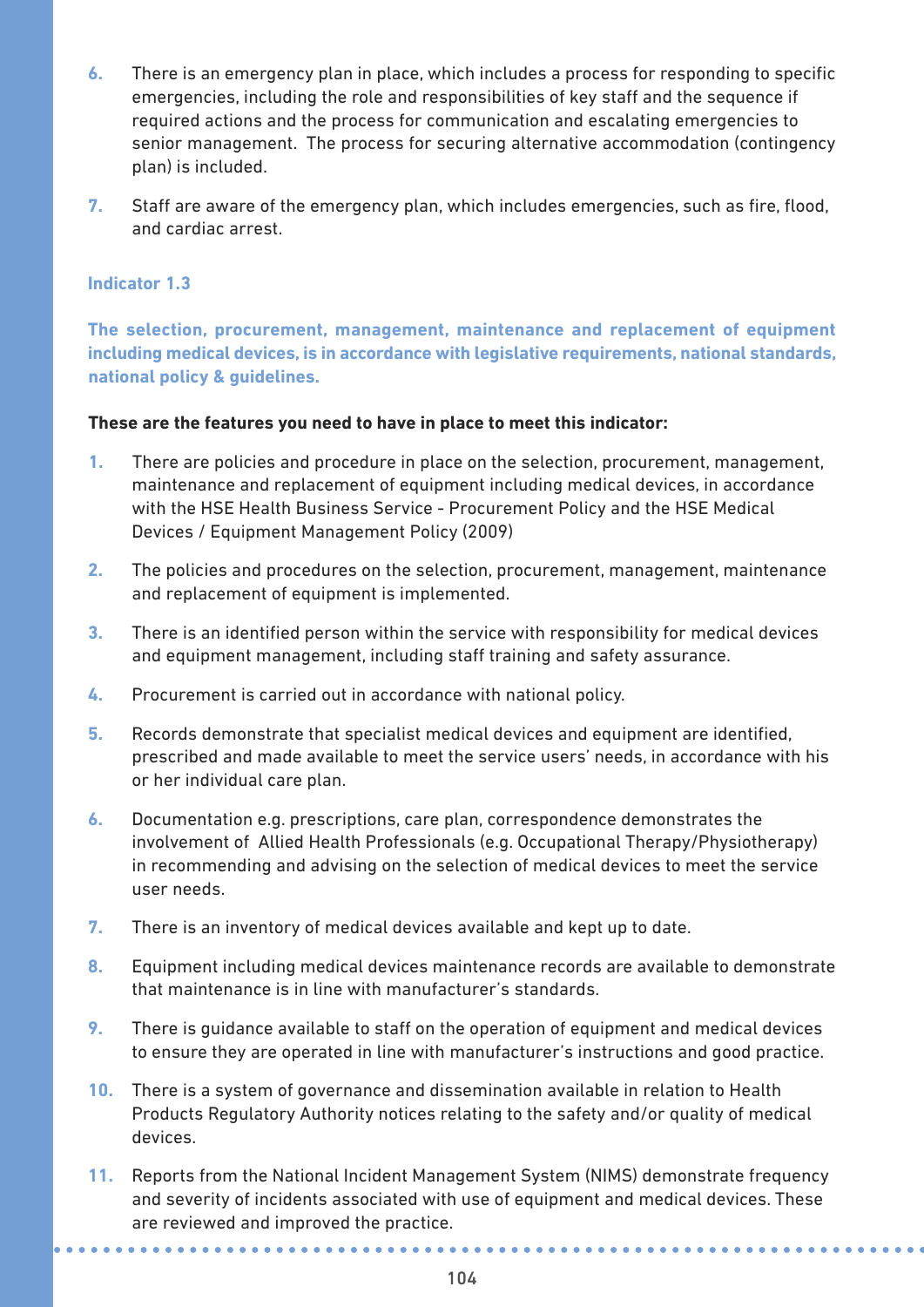# **The Mental Health Service gathers, monitors and learns from information relevant to the provision of safe services and actively promote learning both internally and externally.**

# **Indicator 2.1**

**The mental health service has a system in place which ensures monitoring and reporting on the quality and safety of care delivered and supports improvement and learning.** 

# **These are the features you need to have in place to meet this indicator:**

- **1.** There is an agreed system in place to collect, monitor and evaluate data relevant to provision of safe services.
- **2.** Data collected is used to measure performance and improve efficiency of mental health services (e.g. audits, analysis, trending, variances, complaints and balanced score card), National Incident Management System reports, including six- monthly anonymised Mental Health Commission Summary Report, are available and accessible in accordance with the Mental Health Commission Code of Practice on the Notification of Deaths and Incident Reporting and the Mental Health Commission Quality and Safety Notifications under the Mental Health Act, (2001)
- **3.** Quality and Safety Improvement plans are in place arising from data analysis and evidence of the improvements made as a result of the analysis.
- **4.** Minutes of team, management and executive team meetings demonstrate that reports from the information management system are discussed at all appropriate levels of the organisation and actively inform change.
- **5.** There is a system in place for monitoring of corrective action and preventative action plans (CAPA) or quality improvement plans (QIP) and quality profiles.
- **6.** There is evidence of the use of forums and approaches to share learning, (e.g. notice boards, journal clubs, suggestion box, survey focus group, sharing learning days, Newsletter, Service User Stories, ARI, HSE Land, Enhancing Team Work initiative).
- **7.** Learning notices and memos are circulated to share learning from systems analysis investigation, audit, complaints management, safety pause etc.
- **8.** Quality and safety Information and learning is used and shared, within and between services/agencies to inform continuous improvement and the provision of safe services.
- **9.** There is a system in place to ensure that the voice of Service users, families and carers is reflected in the analysis of information $11$  towards the improvement of services. This is in accordance with the Data Protection Acts (1988 – 2003); Freedom of Information Act (2014).

*<sup>11.</sup> Consent to release of sharing of information; Cognisance of Data Protection Acts 1988 – 2003; Freedom of Information Act 2014*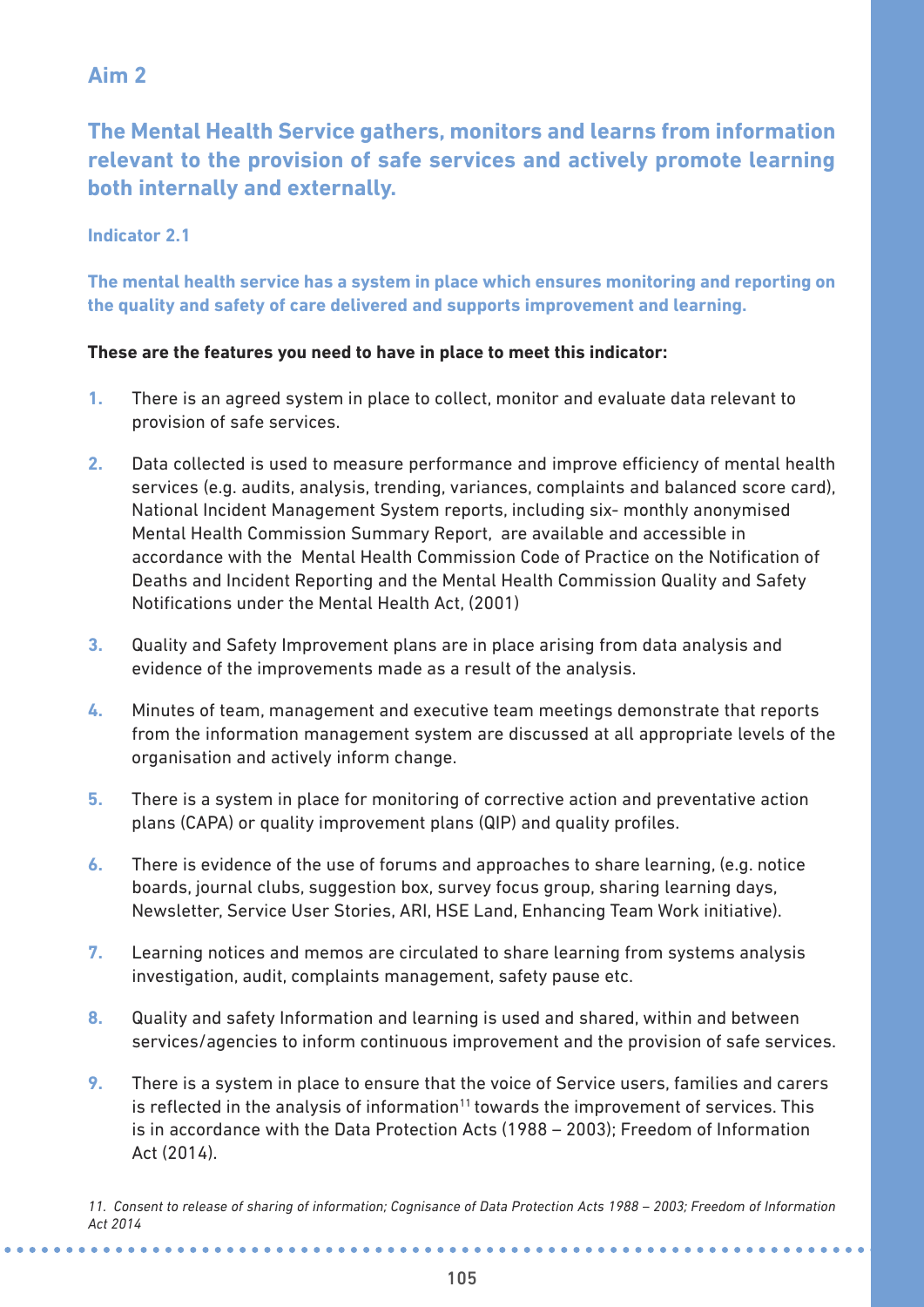# **The mental health service effectively identifies, manages, responds to and reports on service user-safety incidents.**

# **Indicator 3.1**

**There are arrangements for the identification, recording, and review, reporting and learning from adverse incidents.** 

# **These are the features you need to have in place to meet this indicator:**

- **1.** The HSE Incident Management Framework 2018 and the HSE Guidelines for the Systems Analysis Investigation of Incidents (2016) are in place and is available to all staff.
- **2.** The National Safety Incident Management Policy/Framework is implemented.
- **3.** All incidents are recorded and the impact is rated in accordance with the policy/framework.
- **4.** Incident report/NIMS forms are completed, signed and dated, contain agreed minimum data set and reflect the WHO taxonomy.
- **5.** Clinical Incidents and subsequent interventions are recorded in the clinical records.
- **6.** Nominated staff have received incident management training, including incident investigation.
- **7.** Senior team managers are aware of safety incidents and records are maintained to demonstrate this.
- **8.** NIMS reports are available, discussed and acted on. All clinical incidents are reviewed by the multi-disciplinary team at their regular meeting. A record is maintained of this review.
- **9.** Key Performance Indicators related to incident management are met.

. . . . . . . . . . . . . . . .

- **10.** Records are maintained of systems analysis reviews, the recommendations, actions taken and the learning implemented.
- **11.** Service user, family and carers are involved in accordance with Safety Incident Management Policy/framework.
- **12.** The Safety Incident Management team have the necessary competencies and skills to oversee the management of a review/investigation. Teams have the necessary competencies, skills and support to conduct and complete a review/investigations.
- **13.** The requirements of the National Standards in terms of oversight of the review process are implemented.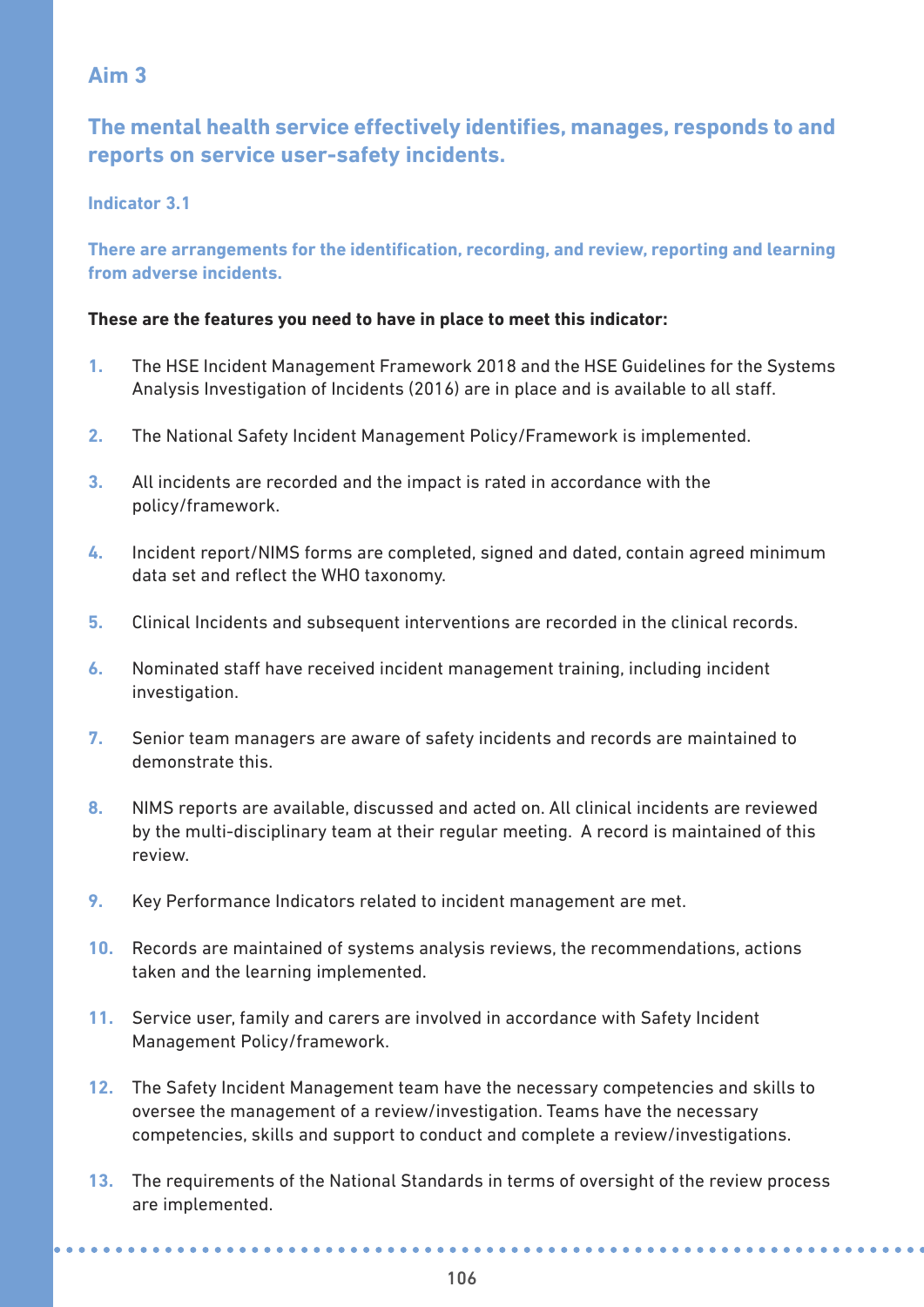# **The mental health service ensure all reasonable measures are taken to protect service users from all forms of abuse.**

**Indicator 4.1**

# **Service users are protected from all forms of abuse.**

## **These are the features you need to have in place to meet this indicator:**

- **1.** There are protection of children and vulnerable adults<sup>12</sup> from abuse policies and supporting procedures for ensuring that each person is protected from all forms of abuse (e.g, safeguarding, financial management policies, and searches). In accordance with the Mental Health Act 2001 (Approved Centres) Regulations 2006, Regulation 32(2) (f) Risk Management Procedures, Children's First, Trust in Care Policy and the HSE Safeguarding Vulnerable Persons at Risk of Abuse National Policy and Procedures.
- **2.** The policies and procedures for the protection of children and vulnerable adults from abuse are implemented.
- **3.** At a minimum the policies and procedures for the protection of children and vulnerable adults include the following:
	- The processes for safeguarding children and adults
	- Staff training
	- Appointment of designated officers
	- Appointment of designated liaison persons
	- Responsibilities of all staff and management, including designated officers and designated liaison persons
	- All staff receive HSE approved training on the HSE Safeguarding Vulnerable Persons at Risk of Abuse National Policy and Procedures, 2014
	- Reporting concerns, suspicions and allegations
	- The management of reported concerns, suspicions and allegations, including notifications, preliminary screening, safeguarding plans, investigations.
	- The process for interagency and inter-division communication.

*12. Regulation 32(2)(f) of the Mental Health Act 2001 (Approved Centres) Regulations 2006 Section 7 Health Act 2004*

*HSE Safeguarding Vulnerable Persons at Risk of Abuse National Policy and Procedures Child Care Act, 1991; Children First ; HSE Child Protection and Welfare Policy 2016; Section 7 Health Act 2004; Section 19 Criminal Justice Act 2011 (Reporting Obligations) Protections For Persons Reporting Child Abuse Act, 1998*

*Data Protection Acts 1988- 2003 HSE Trust in Care Policy, 2004 HSE Child Protection and Welfare Policy 2016*

**\*\*\*\*\*\*\*\*\*\*\*\*\*\*\*\*\*\*\*\*\*\***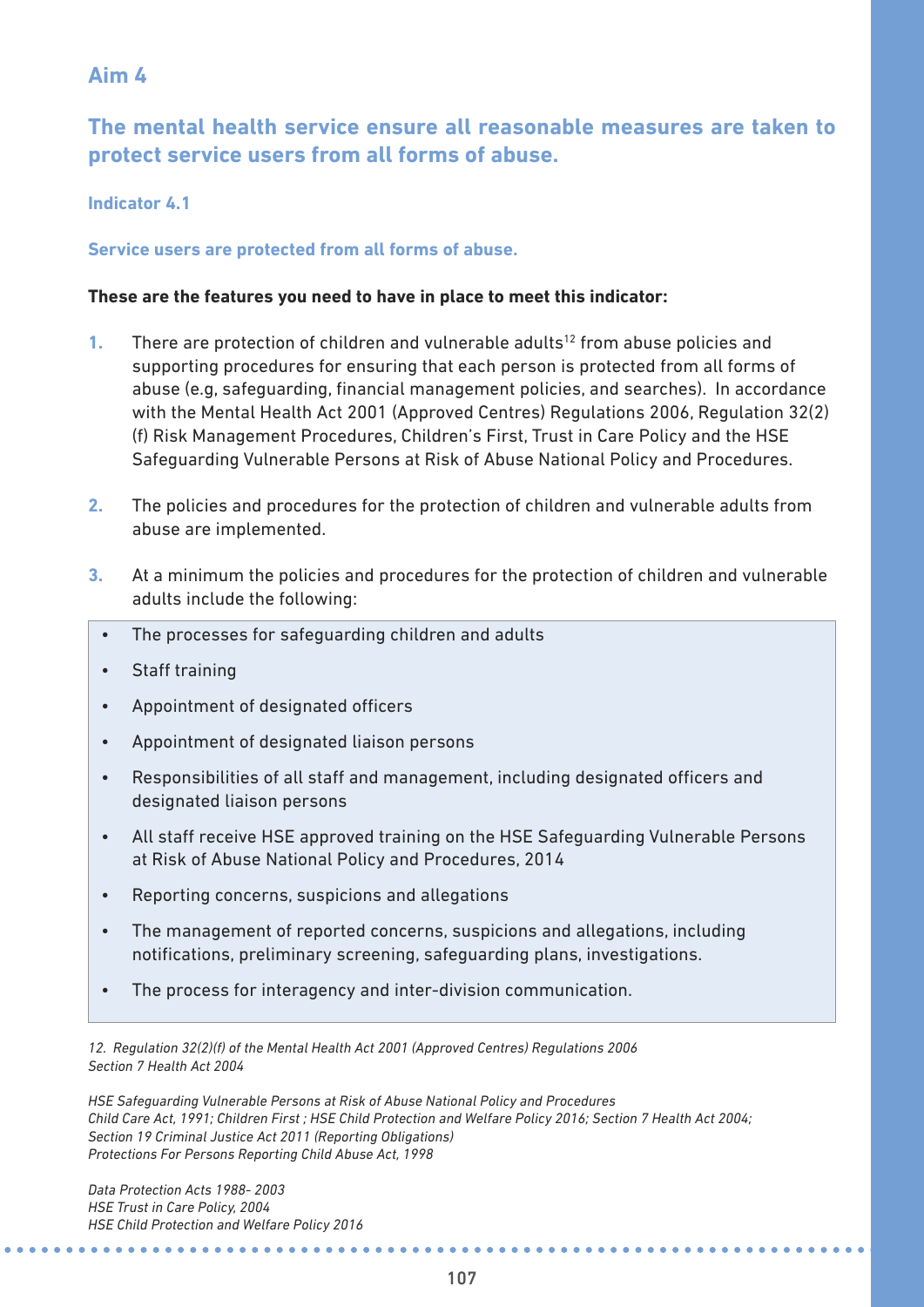- **4.** All staff are aware of and have an understanding of the HSE policies and the relevant legislation which are in place to protect children and persons at risk of abuse including but not restricted to the following:
- The HSE Safeguarding Vulnerable Persons at Risk of Abuse National Policy and Procedures, 2014HSE Child Protection and Welfare Policy 2016
- Assisted Decision Making (Capacity) Act, 2015.
- Section 19 Criminal Justice Act 2011 (Reporting Obligations)
- Children First Act 2015
- Regulation 32(2)(f) Mental Health Act 2001 (Approved Centres) Regulations 2006
	- Section 7 Health Act 2004
- HSE Policies guiding the Practices of the Mental Health Services, including:
	- HSE National Consent Policy
	- Financial Management Policies
	- Search Policies
	- Seclusion Policies
	- Intimate Care Policy
- 'Trust in Care': the HSE policy guiding procedures when an allegation has been made that a staff member has abused or neglected a Service User.
- HSE Policy on Domestic, Sexual and Gender Based Violence, 2011
- HSE Practice Guide on Domestic, Sexual and Gender Based Violence, 2012
- **5.** All staff receive training in Children's First, National Guidelines For The Protection And Welfare Of Children.
- **6.** Staff demonstrate their understanding of the different types of abuse and know what to do in the event an allegation, suspicion or disclosure of abuse including who to report any incident to.
- **7.** Staff are appropriately recruited, selected, trained and supervised in accordance with their role and policy.
- **8.** Service Users have access to an advocate or advocacy services. For example, there are notices on display detailing the advocacy service available and contact details.
- **9.** Service users receive training/information where necessary and are assisted and supported to protect themselves against abuse.
- **10.** Service users are aware of the complaints process and the persons to whom they can raise concerns / allegations.
- **11.** Staff members treat service users with respect and dignity at all times.
- **12.** There is an up to date confidential register maintained in each CHO area in accordance with the HSE Child Protection and Welfare Policy 2016 officer.
- **13.** The safeguarding system is monitored to protect service users.
- **14.** Service users confirm that they feel safe within the service. This is achieved through regular multidisciplinary reviews.

. . . . . . . . . . . . . . . . . .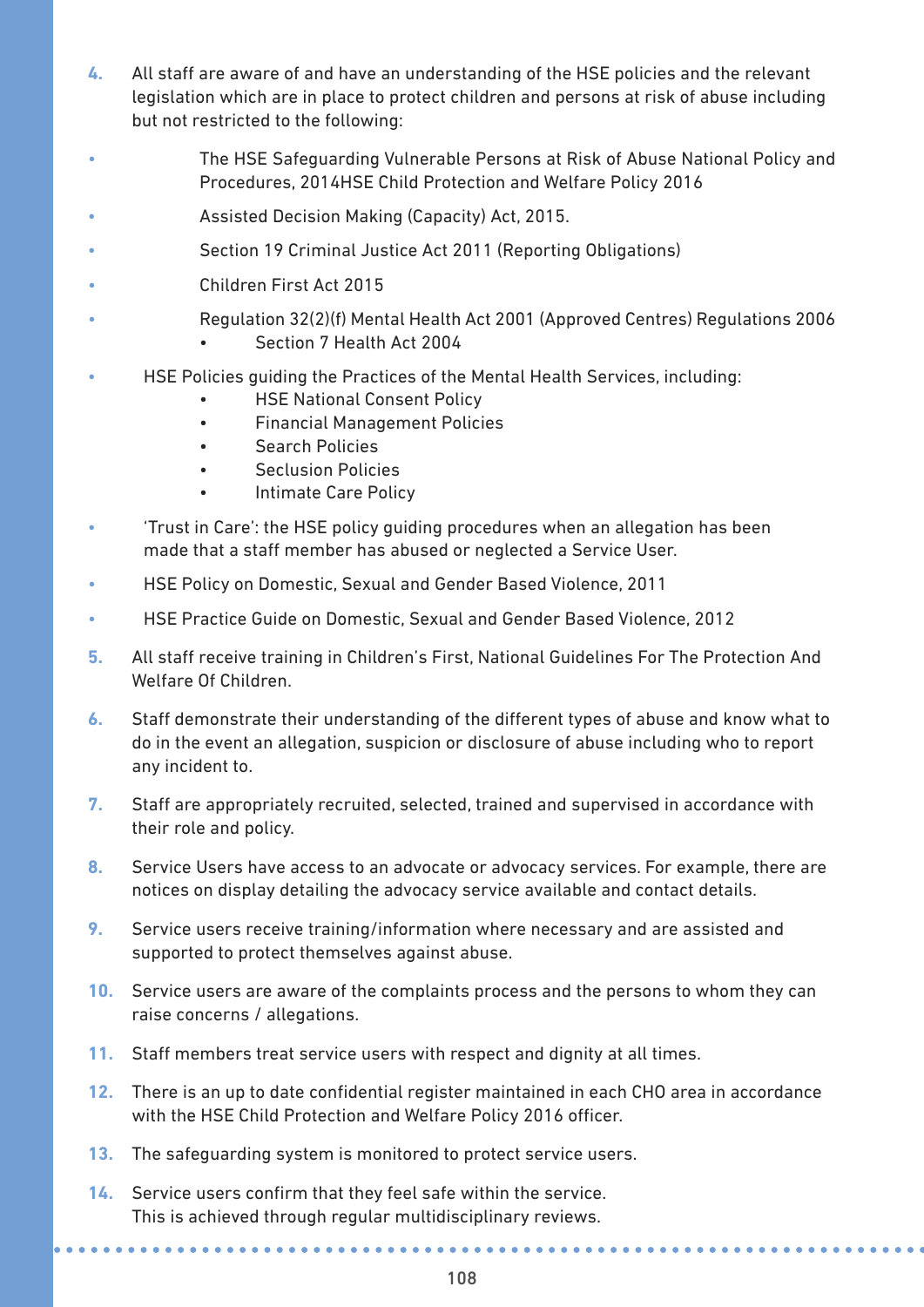**Effective Fire Safety Management Systems are in place and in accordance with legislative requirements including Fire Services Acts, 1981 & 2003; Safety, Health and Welfare at Work Act, 2005 and Building Control Acts 1990 & 2007 and other relevant legislation.**

**Indicator 5.1**

**There are adequate precautions in place against the risk of fire.** 

# **These are the features you need to have in place to meet this indicator:**

### **Complete either Section A or B**

### **A. For New and Proposed facilities:**

- **1.** A copy of the relevant Fire Safety Certificate (if applicable) received with respect to each premises identified for its intended usage. All documents submitted to the Local Fire Safety Authority as part of the process should also be made available.
- **2.** A copy of the Certificate of Compliance issued by either an Architect or suitably qualified Chartered Engineer i.e. must have specific Fire Safety Qualifications, evidence that the plans for which the Fire Safety Certificate was issued for have been adhered to and that the building is fire safe.
- **3.** Copies of the relevant Certificates of Design, Installation, Commissioning of the Fire Detection and Alarm System. This certificate must confirm alarm type and compliance with the relevant IS 3218 Standard.
- **4.** Copies of the relevant Certificates of Design, Installation, Commissioning of the Emergency Lighting System. This certificate must confirm compliance with the relevant IS 3217 Standard.
- **5.** A copy of the certificate for the Electrical Condition of the building and confirming it complies with ETCI Rules.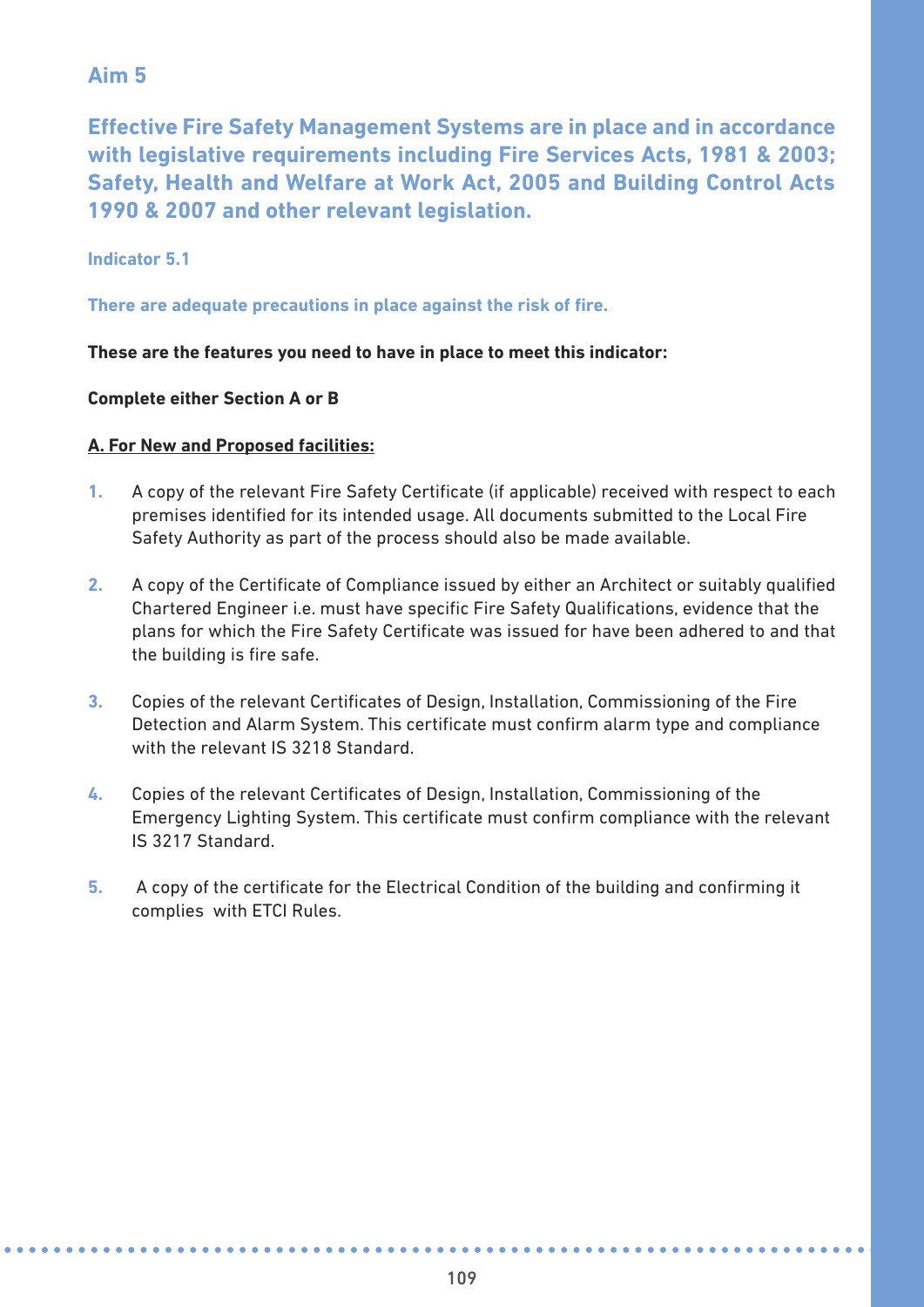# **B. For Existing Facilities:**

**1.** Copies of Current Fire Safety Management Policy and Safety Statement complete with relevant records

- Relevant Fire Safety Notices
- Fire Safety Risk Assessments
- Maintenance contracts for:
	- i. Hand Held Fire Fighting Equipment
	- ii. Fire Detection and Alarm Systems
	- iii. Emergency Lighting Systems
	- iv. Automatic suppression systems if relevant.
- Site specific Evacuation Plans including PEEP's where necessary.
- Records of all associated Fire Safety Training:
	- v. Fire Extinguisher Training
	- vi. General Fire Safety Lecture
	- vii. Site Specific Evacuation Training
- Fire Door schedule and Maintenance program.
- **2.** Adequate arrangements in place for:
	- Detecting, containing and Extinguishing a Fire
	- Giving warning of a fire
	- Means for notifying the Fire Services
	- Means of containing a fire
	- Limit the development and spread of fire
	- Adequate means of Escape
	- Adequate signage
	- The provision of access to facilities for the Fire Services
	- Use of Oxygen and Medical gases if relevant
- **3.** The Fire Safety Register is up to date and maintained
- **4.** All relevant people are aware of their individual responsibilities in
	- a. The prevention of Fires and
	- b. In the event of an outbreak of fire in their area of responsibility.
- **5.** That the Fire Safety Management Plan and Fire Safety Register are updated to reflect any changes to the facility.